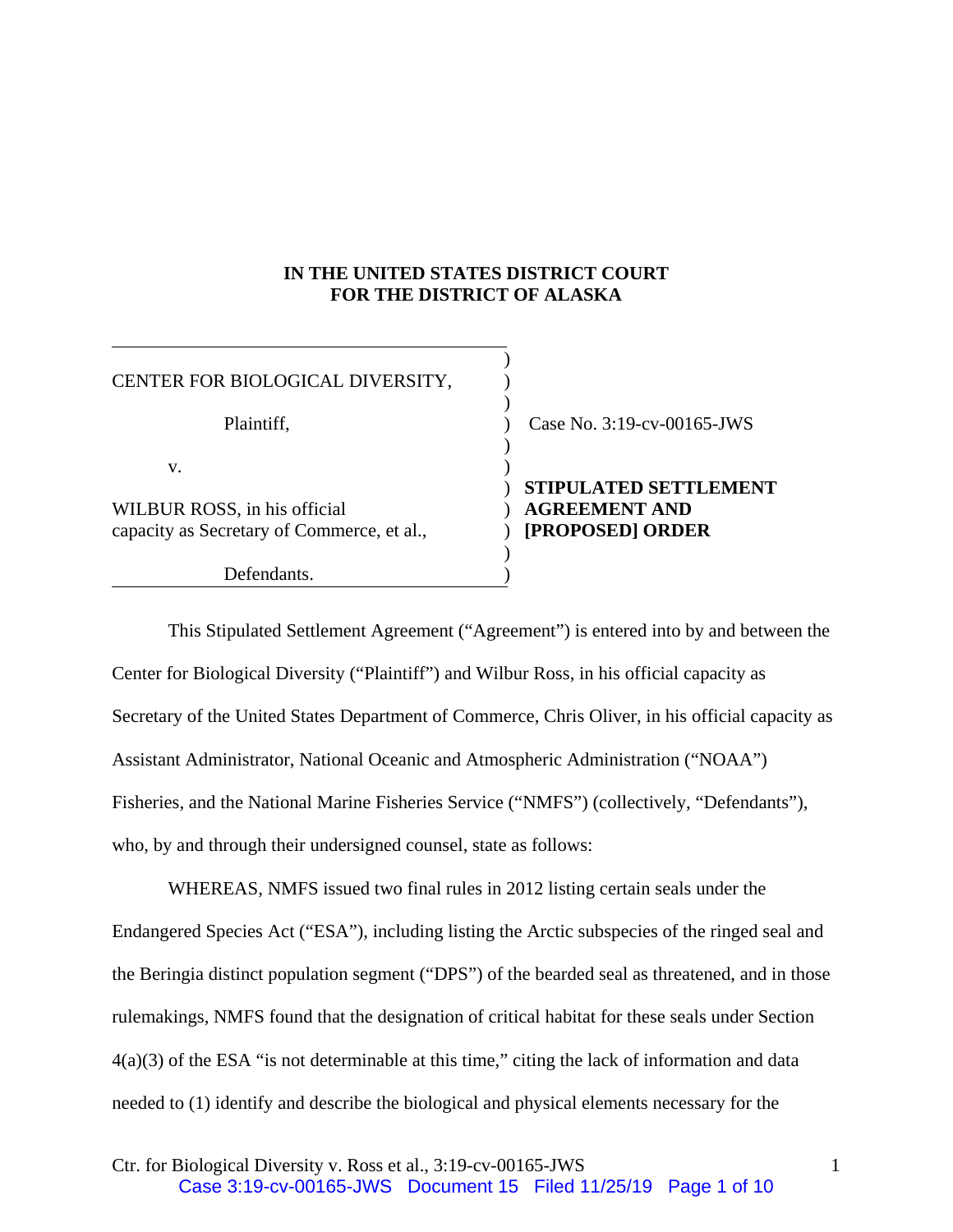conservation of these seals and (2) consider the economic impacts of designating critical habitat, 77 Fed. Reg. 76706, 76719 (Dec. 28, 2012), 77 Fed. Reg. 76740, 76750 (Dec. 28, 2012); 1

WHEREAS, the listing of these seals as threatened under the ESA was subsequently challenged in the U.S. District Court for the District of Alaska, and in 2014 that district court found unlawful and vacated the listing rule for the Beringia DPS of the bearded seal, and in 2016 the court found unlawful and vacated the listing rule for the Arctic subspecies of the ringed seal. *Alaska Oil and Gas Ass'n v. Pritzker*, Nos. 4:13–cv–00018–RRB, 4:13–cv–00021–RRB, 4:13– cv–00022–RRB, 2014 WL 3726121 (D. Alaska July 25, 2014); *Alaska Oil and Gas Ass'n v. Ross*, Case No. 4:14-cv-00029-RRB, Case No. 4:15-cv-00002-RRB, Case No. 4:15-cv-00005- RRB, 2016 WL 1125744 (D. Alaska March 17, 2016);

WHEREAS, in 2016 and then in 2018, the U.S. Court of Appeals for the Ninth Circuit reversed the district court rulings in the bearded and ringed seal cases. *Alaska Oil and Gas Ass'n v. Pritzker*, 840 F.3d 671 (9th Cir. 2016), *cert. denied*, 138 S. Ct. 924 (Jan. 22, 2018); *Alaska Oil and Gas Ass'n v. Ross*, 722 Fed. App. 666 (9th Cir. 2018). In 2017 and 2018, respectively, the district court entered judgment for defendants in these cases pursuant to the decisions of the Ninth Circuit, *Alaska Oil and Gas Ass'n v. Pritzker*, Nos. 4:13–cv–00018–RRB, 4:13–cv– 00021–RRB, 4:13–cv–00022–RRB, Judgment in a Civil Case, ECF No. 97 (D. Alaska May 12, 2017); *Alaska Oil and Gas Ass'n v. Ross*, Case No. 4:14-cv-00029-RRB, Case No. 4:15-cv-

 <sup>1</sup> NMFS also listed the Okhotsk and Baltic subspecies of the ringed seal as threatened, the Ladoga subspecies of the ringed seal as endangered, and the Okhotsk DPS of the bearded seal as threatened. In the listing rules, NMFS determined not to designate critical habitat for these seals because their known distributions occur outside of the jurisdiction of the United States. *See* 50 C.F.R. § 424.12(g). Plaintiff has not brought any claim in this lawsuit for these other listed seals, and Defendants make no commitment in this stipulation to take any action with respect to them.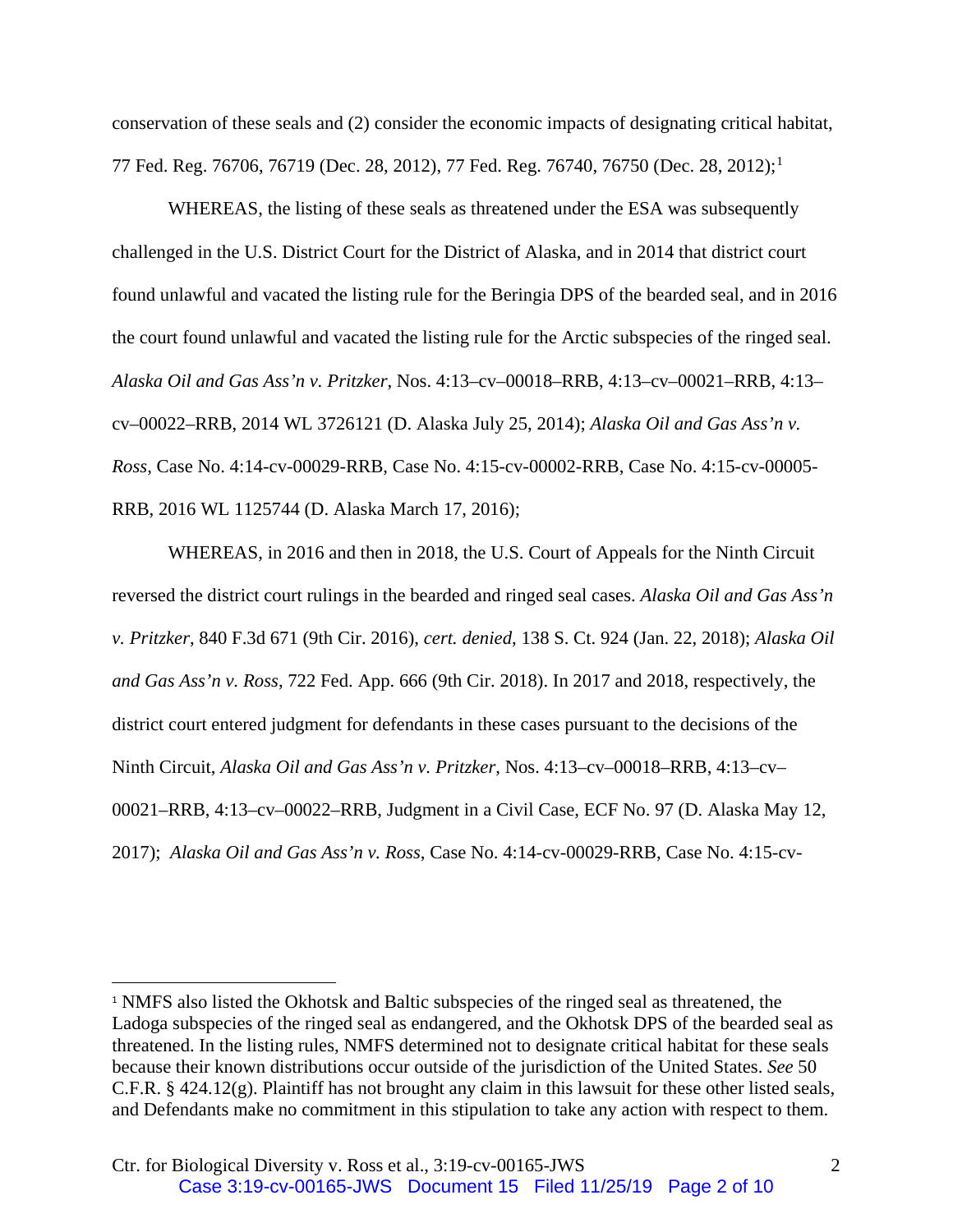00002-RRB, Case No. 4:15-cv-00005-RRB, Judgment in a Civil Case, ECF No. 91 (D. Alaska May 15, 2018);

WHEREAS, prior to the district court's vacatur of the listing rule for the Arctic subspecies of the ringed seal in 2016, NMFS issued a proposed rule to designate critical habitat for that seal, 79 Fed. Reg. 73010 (Dec. 9, 2014), but has not made a final determination with respect to that proposal. NMFS has not issued a proposed critical habitat rule for the Beringia DPS of the bearded seal;

WHEREAS, on June 13, 2019, Plaintiff filed the above-captioned action to compel NMFS to issue final critical habitat rules by dates certain for the Arctic subspecies of the ringed seal and the Beringia DPS of the bearded seal (ECF 1);

WHEREAS, notwithstanding that NMFS issued a proposed rule to designate critical habitat for the Arctic subspecies of the ringed seal in 2014, NMFS intends to concurrently make new critical habitat determinations, including the issuance of any proposed and final rules, for both the Arctic subspecies of the ringed seal and the Beringia DPS of the bearded seal, and Plaintiff is amenable to that approach to resolving the claims in Plaintiff's Complaint;

WHEREAS, the parties, by and through their authorized representatives, and without any admission or final adjudication of the issues of fact or law with respect to Plaintiff's claim, have reached a settlement that they consider to be a just, fair, adequate, and equitable resolution of all disputes set forth in Plaintiff's complaint; and

WHEREAS, the parties agree that settlement of this action in this manner is in the public interest and an appropriate way to resolve Plaintiff's Complaint.

NOW, THEREFORE, the parties hereby stipulate and agree as follows: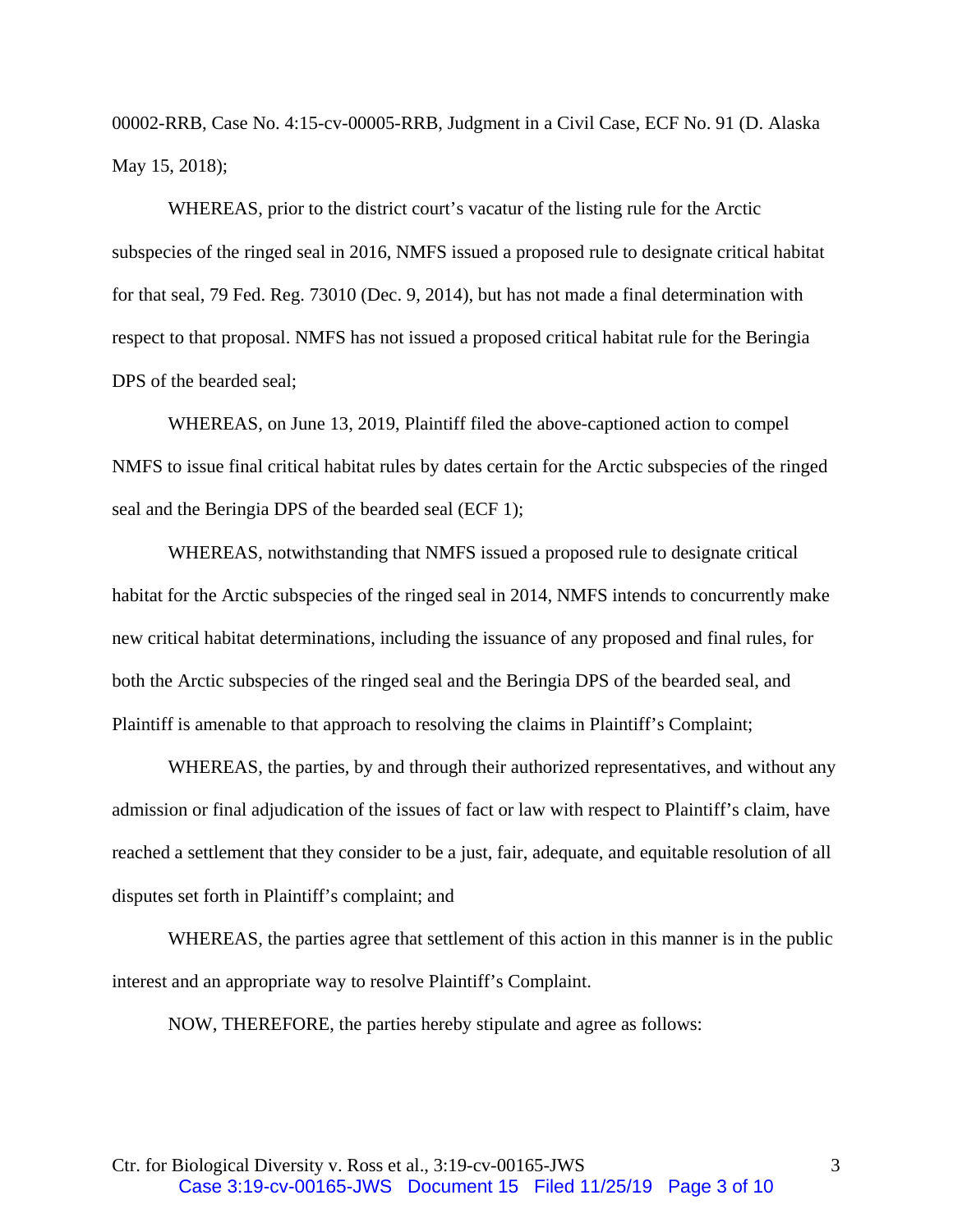1. On or before September 15, 2020, NMFS shall submit to the Federal Register for publication proposed determinations concerning the designation of critical habitat for the Arctic subspecies of the ringed seal and the Beringia DPS of the bearded seal, and if NMFS determines to propose critical habitat, NMFS shall submit for publication in the Federal Register a proposed critical habitat rule (or rules) on that same date;

2. On or before September 15, 2021, to the extent NMFS has published a proposed rule to designate critical habitat pursuant to the preceding paragraph, NMFS shall submit to the Federal Register for publication a final determination concerning the designation of critical habitat for the Arctic subspecies of the ringed seal and the Beringia DPS of the bearded seal;

3. The deadlines set forth in paragraphs 1 and 2 will be extended by thirty (30) days in the event that interagency review of any proposed rule in accordance with Executive Order 12866 exceeds ninety days. In addition to any extension pursuant to the preceding sentence, the deadline in paragraph 2 will be extended by thirty (30) days in the event that interagency review of any final rule in accordance with Executive Order 12866 exceeds ninety days.

4. The Order entering this Agreement may be modified by the Court upon good cause shown, consistent with the Federal Rules of Civil Procedure, by written stipulation between the parties filed with and approved by the Court, or upon written motion filed by one of the parties and granted by the Court. In the event that either party seeks to modify the terms of this Agreement, including the deadlines specified in paragraphs 1-3, in the event of a dispute arising out of or relating to this Agreement, or in the event that any party believes that another party has failed to comply with any term or condition of this Agreement, the party seeking the modification, raising the dispute, or seeking enforcement shall provide the other party with notice of the claim. The parties agree that they will meet and confer (either telephonically or in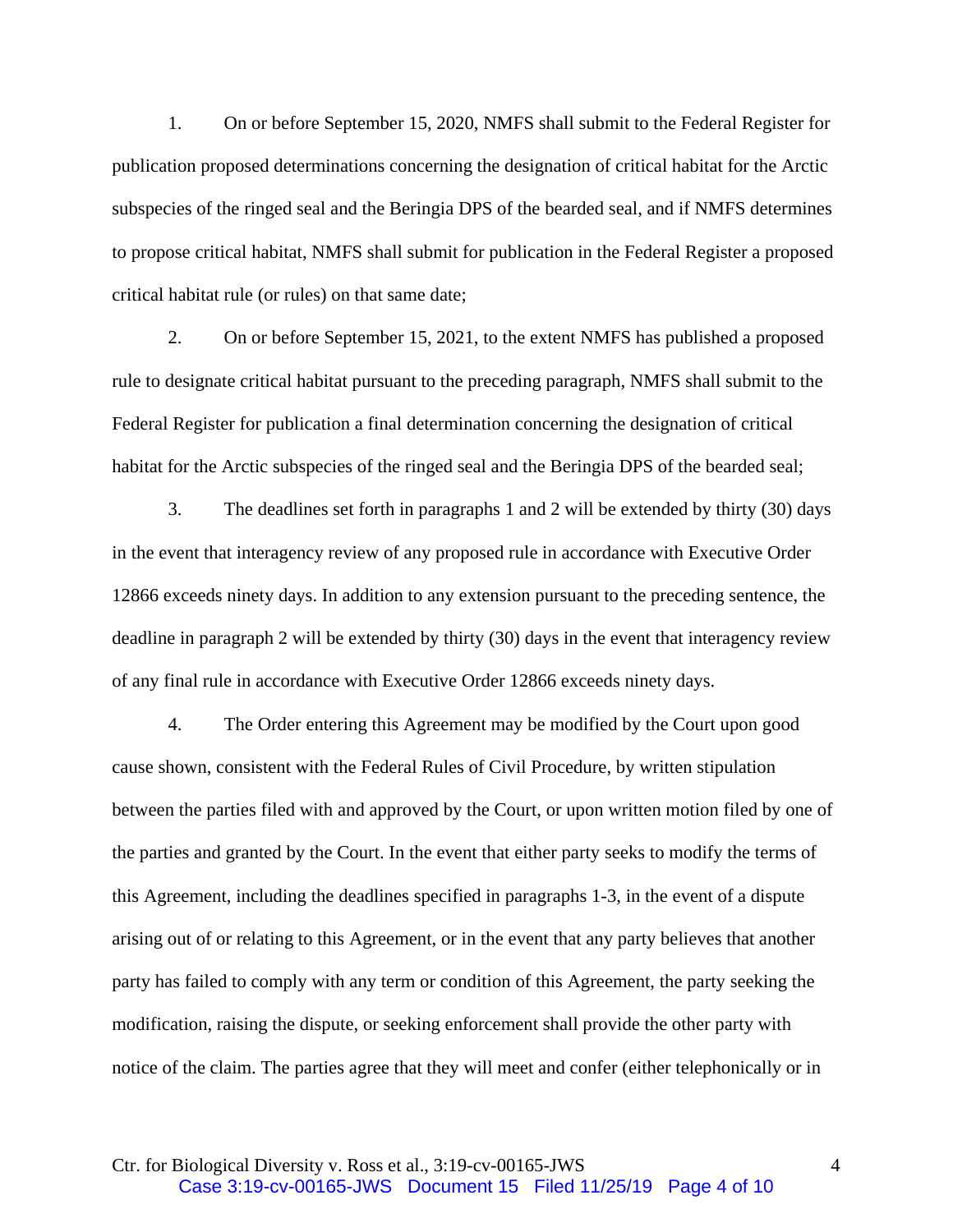person) at the earliest possible time in a good-faith effort to resolve the claim before seeking relief from the Court. If the parties are unable to resolve the claim themselves, either party may seek relief from the Court.

5. In the event that Defendants fail to meet a deadline specified in this agreement and have not sought to modify it, Plaintiff's first remedy shall be a motion to enforce the terms of this Agreement, after following the dispute resolution procedures described in Paragraph 4, above. This Agreement shall not, in the first instance, be enforceable through a proceeding for contempt of court.

6. Without waiving any defenses or making any admissions, Defendants agree to pay Plaintiff \$4,900 in attorneys' fees and costs. Plaintiff agrees to accept the \$4,900 from Defendants in full satisfaction of any and all claims, demands, rights, and causes of action for any and all attorneys' fees and costs Plaintiff reasonably incurred in connection with the above captioned litigation through the signing of this Agreement.

7. Plaintiff agrees to furnish Defendants with the information necessary to effectuate the \$4,900 payment set forth in Paragraph 6. Payment will be made to the Center for Biological Diversity by electronic funds transfer. Defendants agree to submit all necessary paperwork for the processing of the attorneys' fees award within fifteen (15) days from receipt of the necessary information from Plaintiff or from approval of this agreement by the Court, whichever is later. Plaintiff shall provide confirmation of the receipt of the payment to undersigned counsel for Defendants within fourteen (14) days of receipt of the payment.

8. No part of this Agreement shall have precedential value in any litigation or in representations before any court or forum or in any public setting. No party shall use this Agreement or the terms herein as relevant evidence with regard to any issue whatsoever,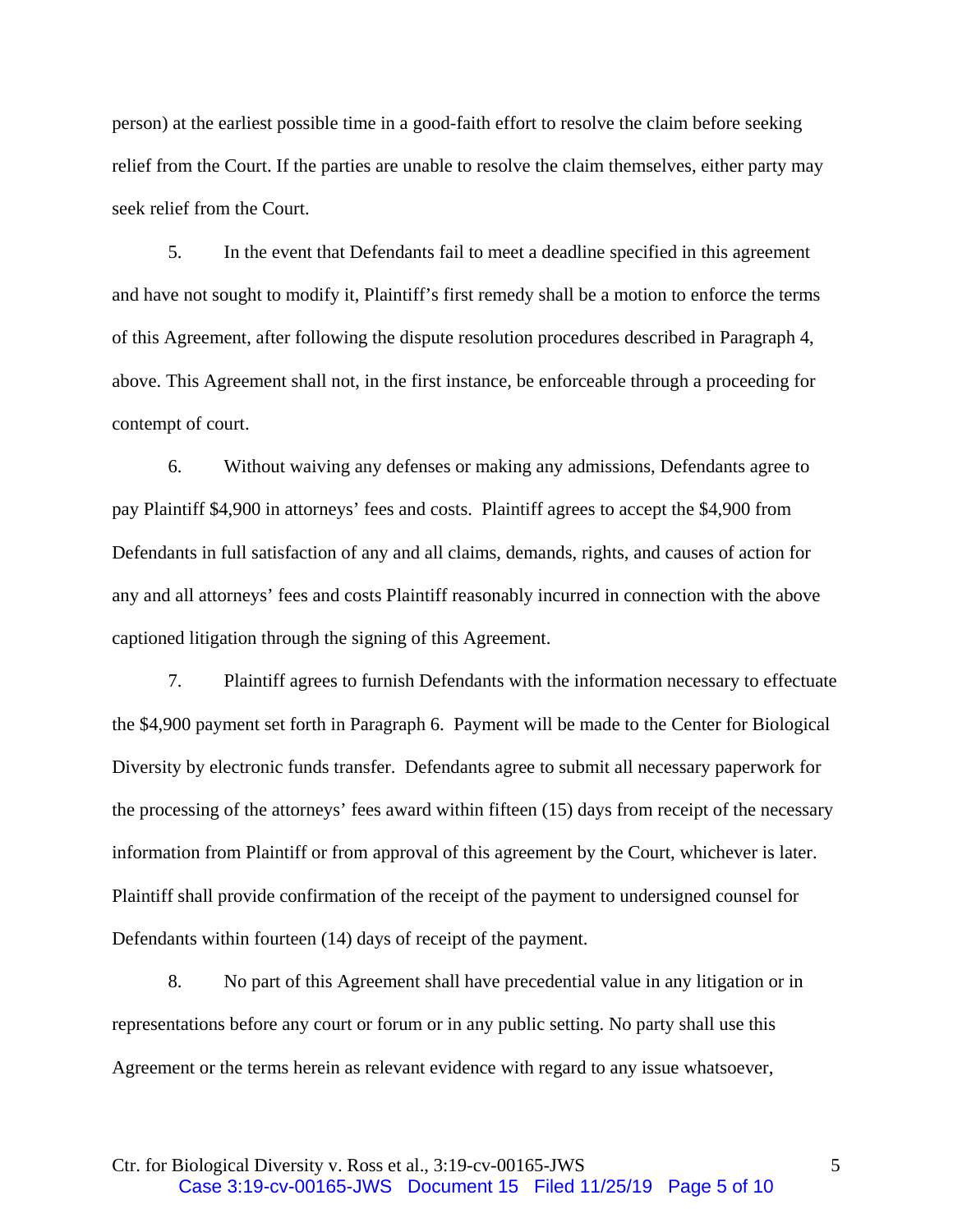including what does or does not constitute a reasonable time for making a determination regarding critical habitat for any listed species.

9. This Agreement only requires that Defendants take the actions specified in Paragraphs 1, 2, 6 and 7. No provision of this Agreement shall be interpreted as, or constitute, a commitment or requirement that Defendants take action in contravention of the ESA, the Administrative Procedure Act ("APA"), or any other law or regulation, either substantive or procedural. Nothing in this Agreement shall be construed to limit or modify the discretion accorded to NMFS by the ESA, the APA, or general principles of administrative law with respect to the procedures to be followed in making any determination required herein, or as to the substance of any final determination. To challenge any final determination issued in accordance with this Agreement, Plaintiff will be required to file a separate action. Plaintiff reserves the right to challenge substantive decisions made by Defendants pursuant to this Agreement, and Defendants reserve the right to raise any applicable claims or defenses.

10. Nothing in this Agreement shall be interpreted as, or shall constitute, a requirement that Defendants are obligated to pay any funds exceeding those available, or take any action in contravention of the Anti-Deficiency Act, 31 U.S.C. § 1341, or any other applicable appropriations law.

11. The parties agree that this Agreement was negotiated in good faith and that this Agreement constitutes a settlement of claims that were disputed by the parties. By entering into this Agreement none of the parties waives or relinquishes any legal rights, claims or defenses it may have that are not specifically and explicitly waived or relinquished herein.

12. The terms of this Agreement constitute the entire agreement of the parties, and no statement, agreement, or understanding, oral or written, which is not contained herein, shall be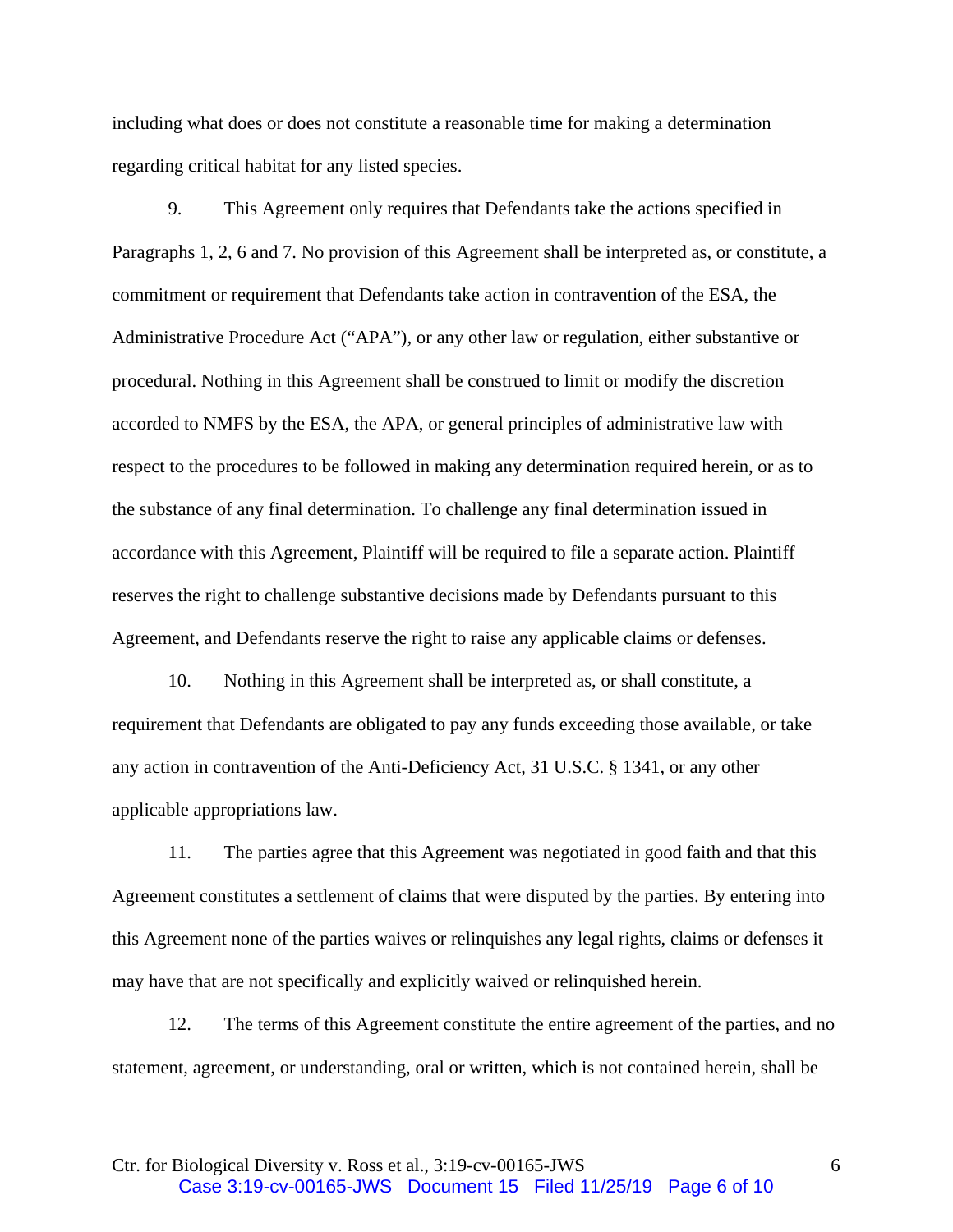recognized or enforced. Except as may be expressly stated herein, this Agreement supersedes all prior agreements, negotiations, and discussions between the parties with respect to the subject matter addressed herein.

13. The undersigned representatives of each party certify that they are fully authorized by the party or parties they represent to agree to the Court's entry of the terms and conditions of this Agreement and do hereby agree to the terms herein.

14. The terms of this Agreement shall become effective upon entry of an order by the Court approving the Agreement.

15. Upon approval of this Agreement by the Court, all counts of Plaintiff's Complaint shall be dismissed with prejudice. Notwithstanding the stipulated dismissal of Plaintiffs' legal claims, the parties hereby stipulate and respectfully request that the Court retain jurisdiction to oversee compliance with the terms of this Agreement and to resolve any motions to modify such terms. *Kokkonen v. Guardian Life Ins. Co. of Am.*, 511 U.S. 375 (1994).

DATED: November 25, 2019.

Respectfully submitted,

JEAN E. WILLIAMS, Deputy Assistant Attorney General SETH M. BARSKY, Section Chief MEREDITH L. FLAX, Assistant Section Chief

*/s/ Clifford E. Stevens, Jr.*  CLIFFORD E. STEVENS, JR. Senior Trial Attorney (DC Bar # 34394) U.S. Department of Justice Environment and Natural Resources Division Wildlife and Marine Resources Section Ben Franklin Station, P.O. Box 7611 Washington, D.C. 20044-7611 Telephone: (202) 307-6623 Fax: (202) 305-0275 Email: clifford.stevens@usdoj.gov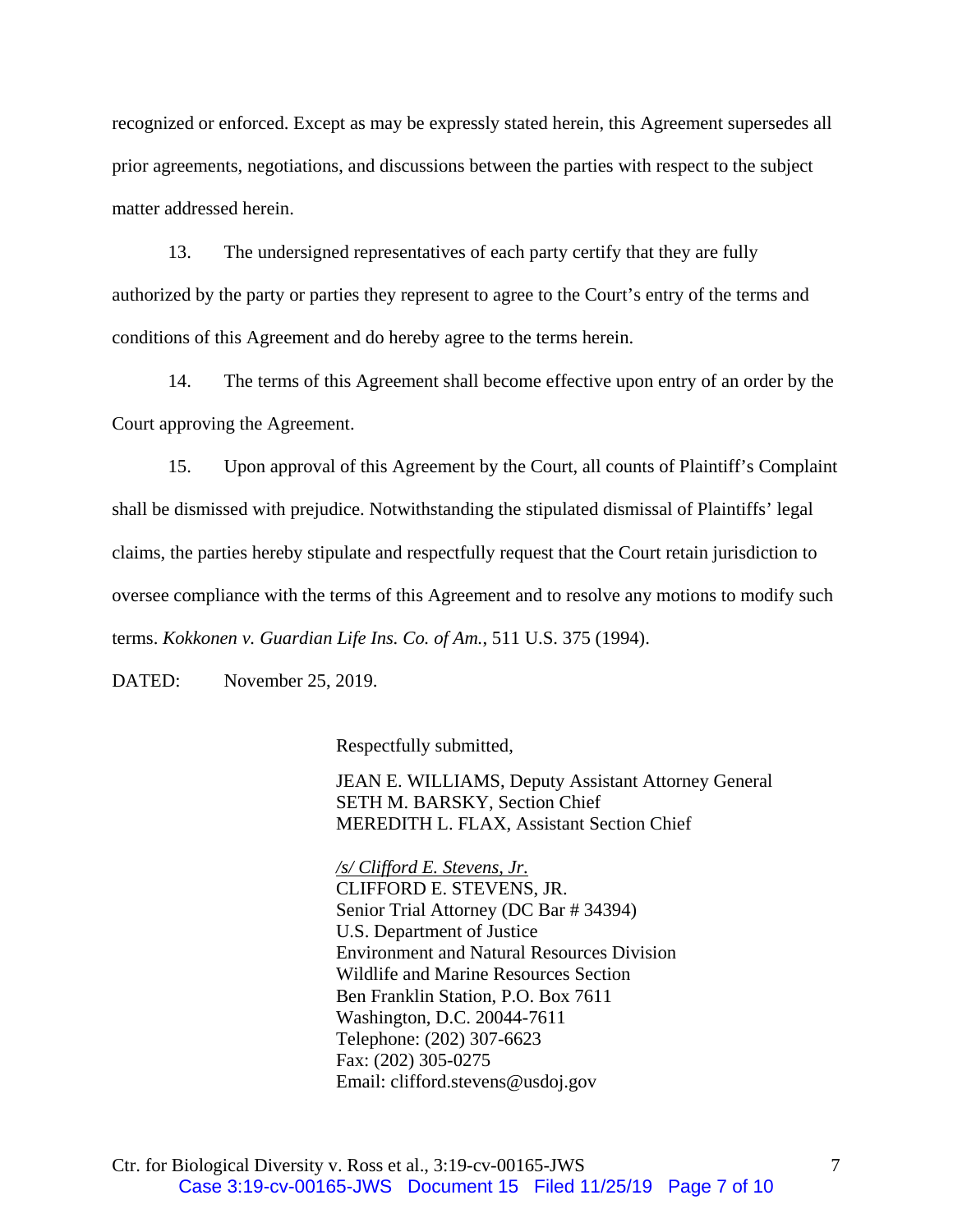*Of Counsel*: JOHN FONSTAD Assistant U.S. Attorney United States Attorney's Office – District of Alaska Federal Building & U.S. Courthouse 222 West Seventh Avenue, #9, Room 253 Anchorage, Alaska 99513-7567 Phone: (907) 271-5071 Fax: (907) 271-2344 Email: John.Fonstad@usdoj.gov

Attorneys for Defendants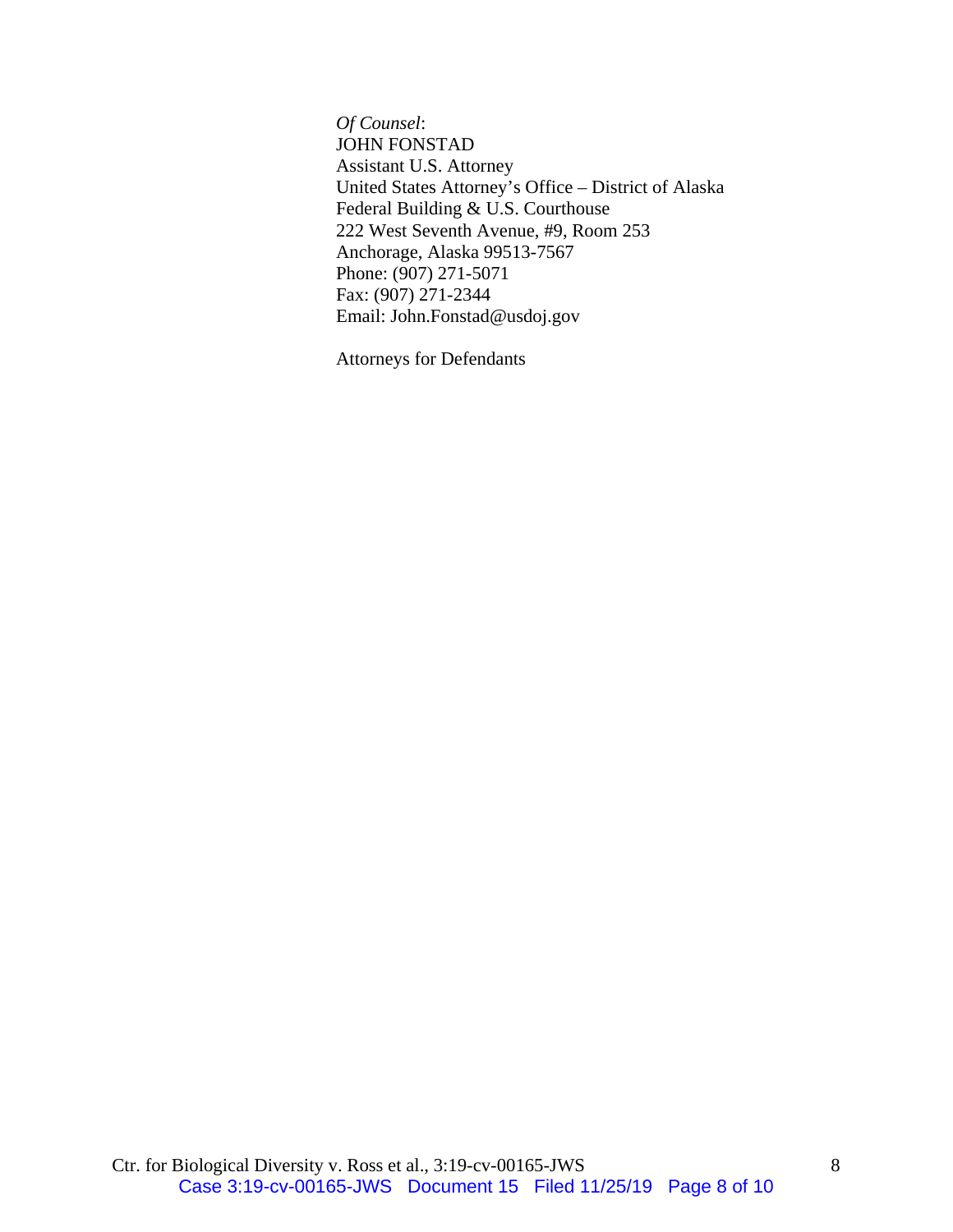*/s/ Emily Jeffers* 

Kassia Siegel (AK Bar No. 0106044) Emily Jeffers (Pro hac vice) CENTER FOR BIOLOGICAL DIVERSITY 1212 Broadway, Suite 800 Oakland, CA 94612 Phone: (510) 844-7100 Facsimile: (510) 844-7150 ksiegel@biologicaldiversity.org ejeffers@biologicaldiversity.org

Attorneys for Plaintiff